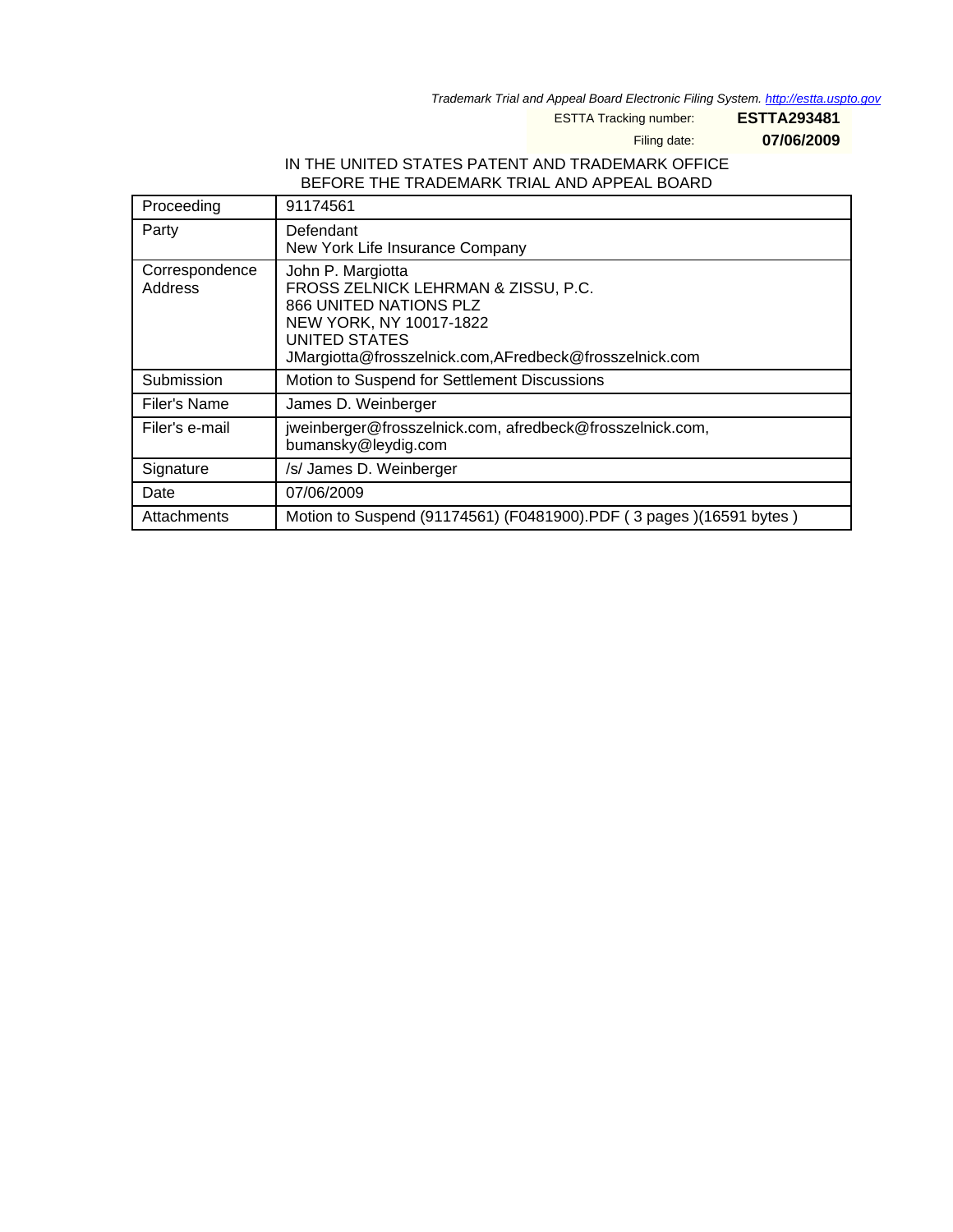## **IN THE TRADEMARK TRIAL AND APPEAL BOARD OF THE UNITED STATES PATENT AND TRADEMARK OFFICE**

AMERICAN INTERNATIONAL GROUP, INC.

Opposer,

**Opp. No. 91174561** 

-against-

NEW YORK LIFE INSURANCE INC.,

Applicant.

## **APPLICANT'S MOTION TO SUSPEND OPPOSITION ON CONSENT**

Pursuant to 37 CFR § 2.117(c) and TBMP § 510.03, Applicant New York Life Insurance Company (hereinafter referred to as "Applicant") moves to suspend this opposition proceeding for a period of sixty(60) days, and in support thereof states as follows:

1. Pursuant to the April 8, 2009 suspension order, the parties provide the following report to the Board on the progress of ongoing settlement negotiations.

2. As set forth in the April 7, 2009 motion to suspend, the parties reached an agreement in principle on key terms in February 2009, and Opposer American International Group, Inc. (hereinafter "Opposer") sent a proposed Agreement to counsel for Applicant in March 2009.

3. On May 1, 2009 Applicant provided Opposer with a revised draft of the agreement.

4. Following further negotiation conducted telephonically among counsel, Opposer provided Applicant with a further revised draft of the agreement on June 16, 2009.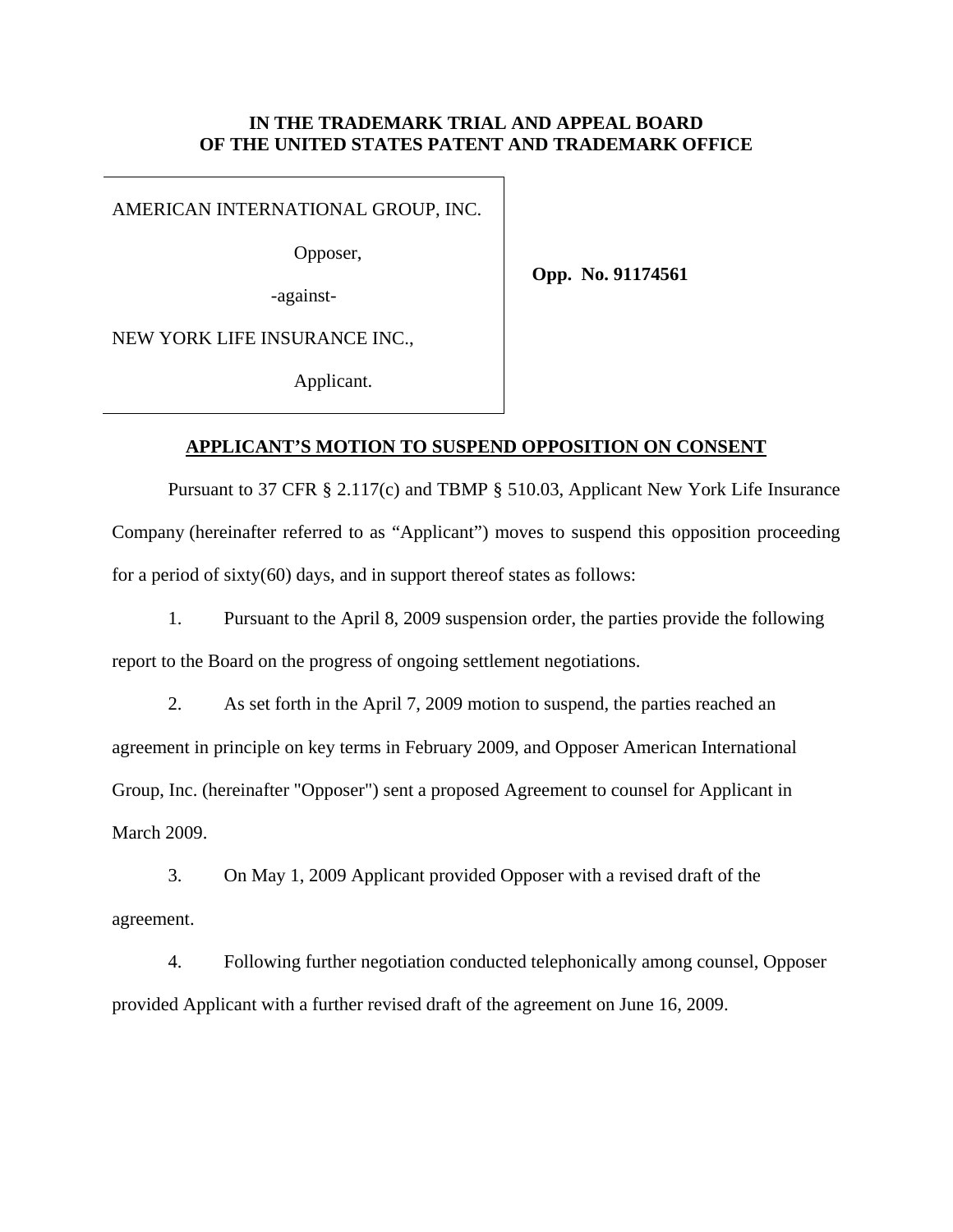5. On July 1, 2009, the parties agreed that, in view of the fact that Applicant was still in the process of reviewing the revised draft Agreement, the parties would benefit from a further suspension of proceedings.

6. The parties are actively engaged in negotiations for the settlement of this matter. Applicant requests that this proceeding be suspended for sixty (60) days to allow the parties further time to negotiate the details of the proposed Agreement.

7. Applicant has secured the express consent of all other parties to this proceeding for the suspension and resetting of dates requested herein.

8. Applicant provides the following e-mail addresses for itself and counsel for Opposer so that any Order on this Consented Motion may be issued electronically by the Board:

> Andrew Fredbeck, Attorney for Applicant – AFredbeck@frosszelnick.com James Weinberger, Attorney for Applicant - JWeinberger@frosszelnick.com Boris Umansky, Attorney for Opposer – bumansky@leydig.com

WHEREFORE, Applicant respectfully requests that this opposition proceeding be suspended for a period of sixty (60) days, and that all subsequent dates be reset as follows:

| <b>Proceedings Resume:</b>                                | 9/7/2009 |
|-----------------------------------------------------------|----------|
| <b>Discovery Closes:</b>                                  | 1/5/2010 |
| <b>Plaintiff's 30-day Trial Period Ends:</b>              | 4/5/2010 |
| <b>Defendant's 30-day Trial Period Ends:</b>              | 6/4/2010 |
| <b>Plaintiff's 15-day Rebuttal Period Ends: 7/19/2010</b> |          |